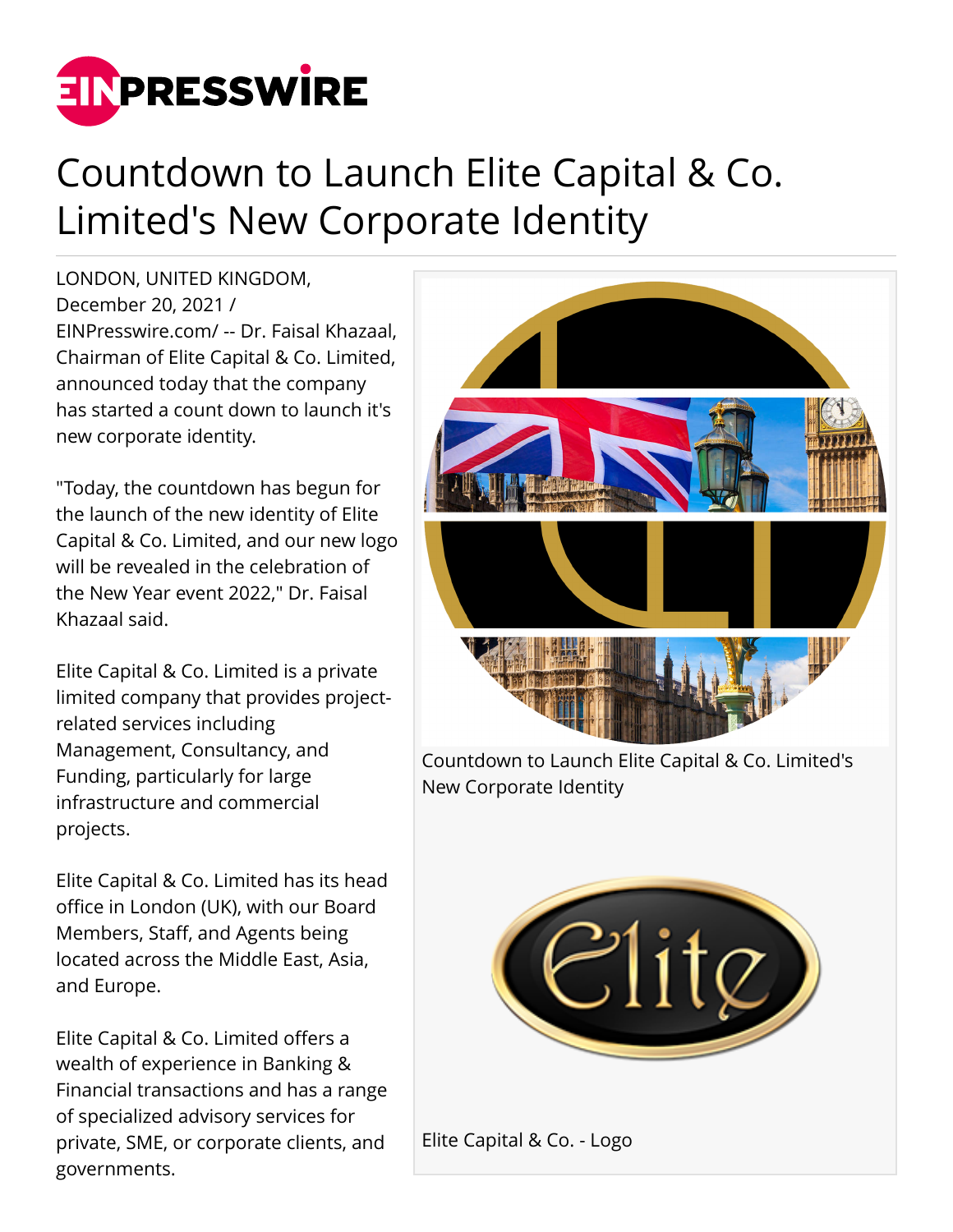When required they can also customize and structure their products and services to meet the specific needs of the clients.

Elite Capital & Co. Limited has made strategic alliances with several organizations and companies which have given them access to international markets in Europe, Asia, Africa, Middle East, and GCC regions. This has given Elite Capital & Co. a substantial foundation of clients to build on, in addition to access to the markets that are most in need of the products and services they offer.

"In the year 2022, Elite Capital will enter its tenth year, and it became important to have a new logo and corporate identity to reflect the growth and financial strength of the company," Dr. Faisal Khazaal said.

Elite Capital & Co. Limited has designed and launched the first one-of-a-kind financial system under the name 'Government Future Financing 2030 Program' back on the 15th of January 2020 to provide financial support rather than lending to Governments.

Under this program, Elite Capital & Co. and its governmental portfolios sign agreements with the respective Government to support the country's National Projects, by providing 80% of the financing needs of those National Projects without burdening the Ministry of Finance with sovereign loans. In return, the Government announces the projects on a bidding basis by inviting all local companies and international consortia, to bid for the 20% remain funding, construction, and project operations, thereby ensuring fairness, equality, and transparency according to the rules, regulations, and laws applicable in the respective country.

On the 15th of October 2021, the UK Intellectual Property Office approved and issued a Registration Certificate for the Trademark 'Government Future Financing 2030 Program' with Certificate No. UK00003650455.

Government Future Financing 2030 Program ® is an official United Kingdom 'Finance Trademark' by Elite Capital & Co. Limited under the following descriptions:

Trademark No. UK00003650455

**Status** Registered

Owner(s) name Elite Capital & Co. Limited 33 St. James Square, London, England, SW1Y4JS, United Kingdom

Country of Incorporation United Kingdom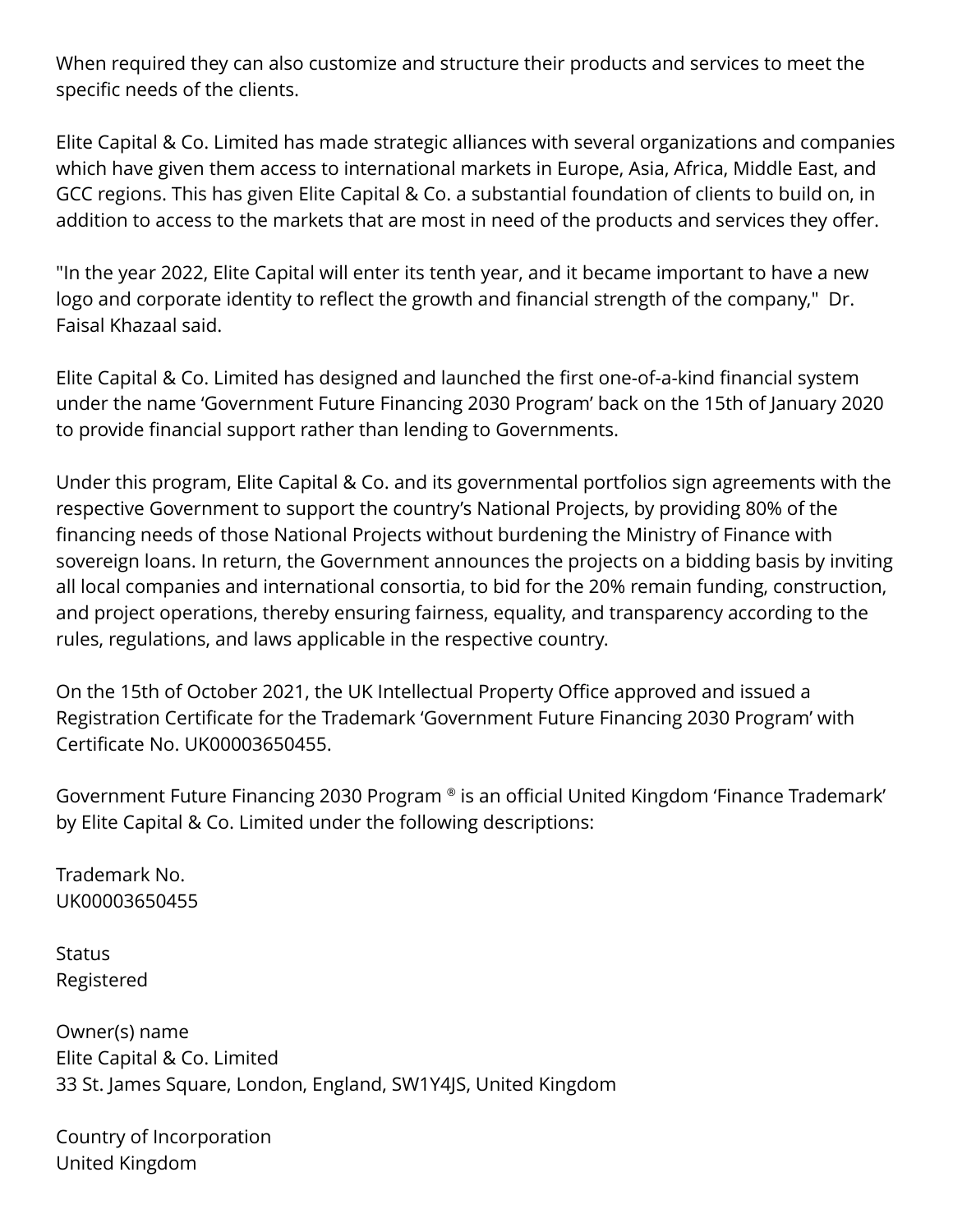## Company registration number 8203510

## List of Services

Corporate finance; Financing services; Project financing; Project finance; Finance services; Loan financing; Corporate financing; Financing of loans; Arranging of finance; Industrial financing services; Financing and loan services; Management of corporate finances; Financing of loans against security; Loans [financing]; Providing financing; Financially-guaranteed financing; Assetbased financing; Loans (Financing of -); Corporate finance services; Arranging finance for businesses; Financing and funding services; Financing of development projects; Financing services for companies; Facilitating and arranging financing; Financing of industrial activities; Arranging the provision of finance; Financing of short-term loans; Arranging finance for construction projects; Loans [financing] and discount of bills; Provision of finance for civil engineering constructions; Advisory services relating to investments and finance.

Dr. Faisal Khazaal concluded his statement by saying, "Changing the identity of Elite Capital does not mean changing the logo only, but it reflects the strength of the Board of Directors and the Elite Capital team, both inside and outside the UK, and creating the future with many governments and private sectors to build a strong global financial future."

Contact Details –

Elite Capital & Co. Limited 33 St. James Square London, SW1Y4JS United Kingdom

Telephone: +44 (0) 203 709 5060 SWIFT Code: ELCTGB21 LEI Code: 254900NNN237BBHG7S26

Website: [ec.uk.com](https://ec.uk.com)

NNNN

Dr. Faisal Khazaal Elite Capital & Co. Limited +44 2037095060 [email us here](http://www.einpresswire.com/contact_author/3220549) Visit us on social media: **[Twitter](https://twitter.com/EliteCapitalCo)** [LinkedIn](https://www.linkedin.com/company/elite-capital-co-limited)